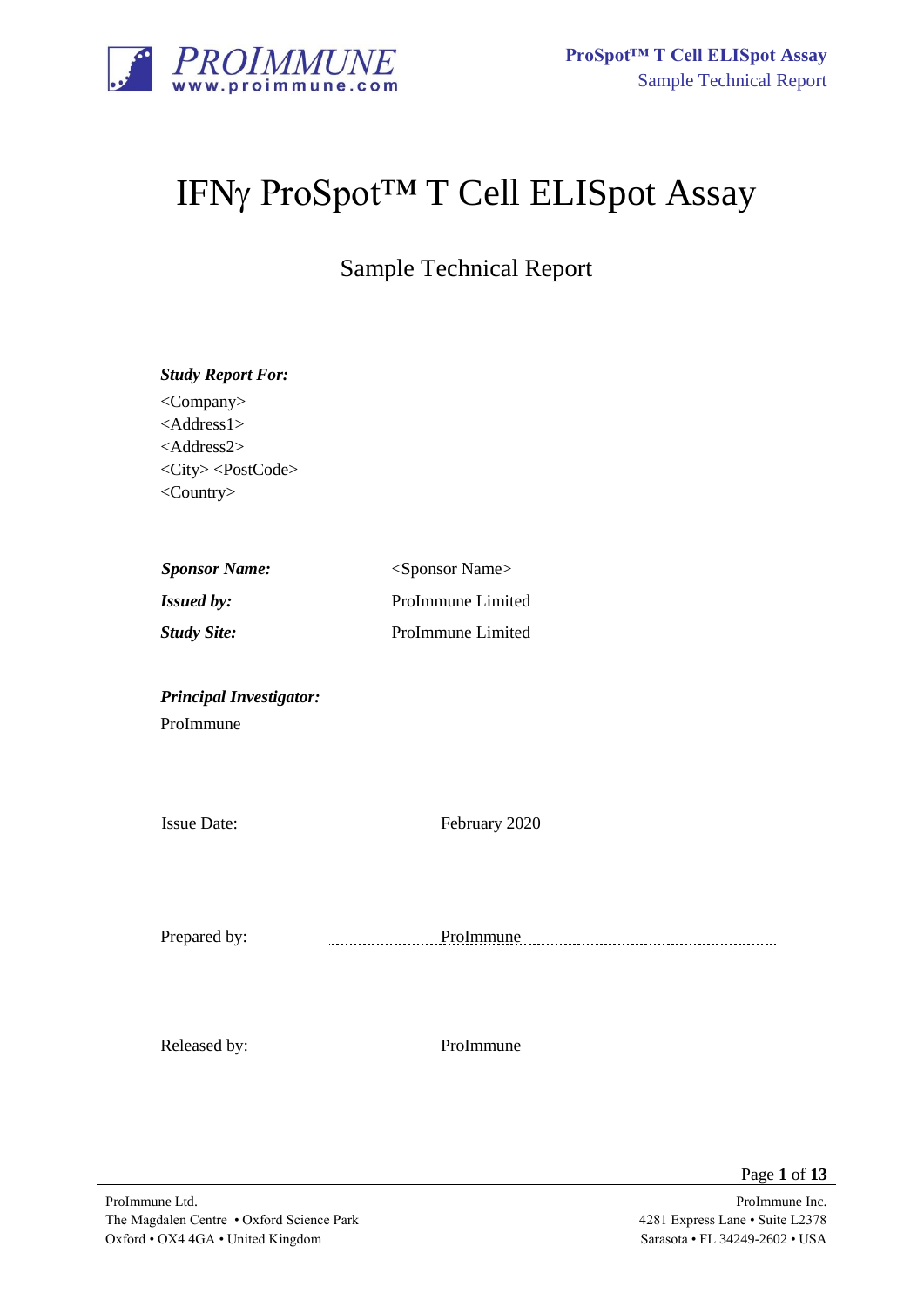

# **TABLE OF CONTENTS**

| $\overline{\mathbf{4}}$ |       |  |
|-------------------------|-------|--|
| 4.1                     |       |  |
|                         | 4.1.1 |  |
|                         |       |  |
|                         |       |  |

# **TABLE OF FIGURES**

## **TABLE OF TABLES**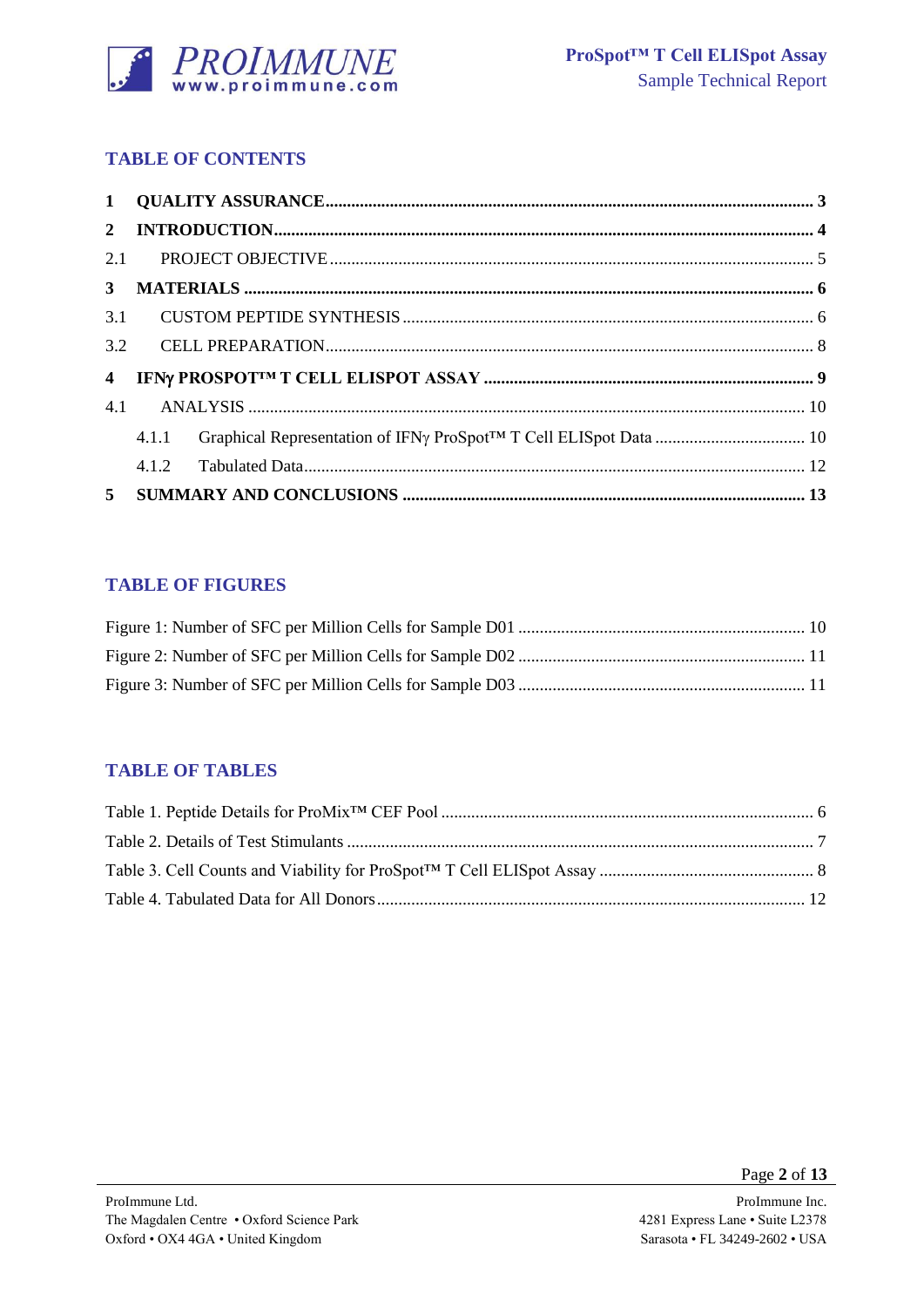

# <span id="page-2-0"></span>**1 QUALITY ASSURANCE**

No claim of formal GLP (Good Laboratory Practice) compliance is made for this study.

Page **3** of **13**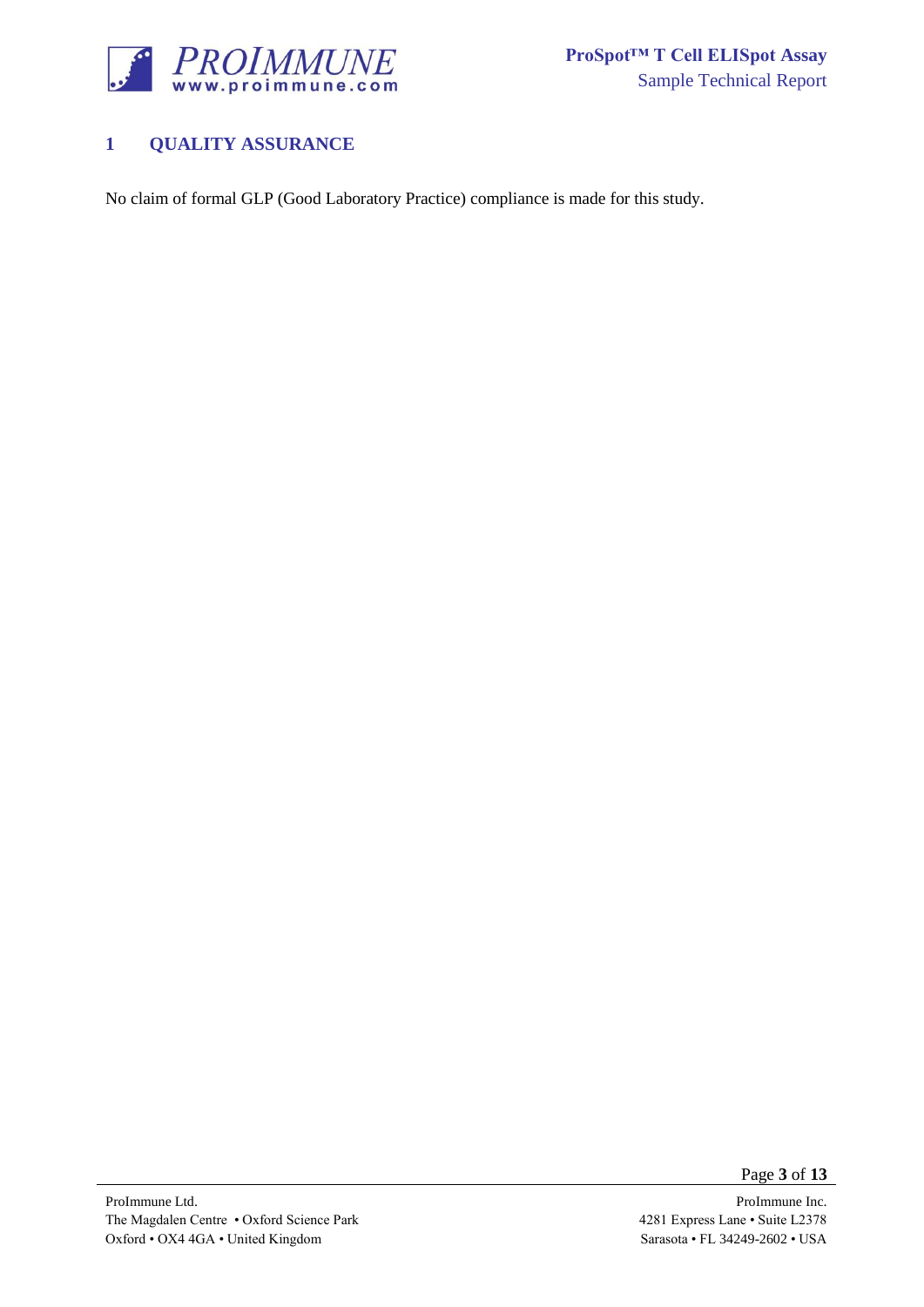

# <span id="page-3-0"></span>**2 INTRODUCTION**

Production of cytokines plays an important role in the immune response. Cytokines are involved in many different pathways including the induction of many anti-viral proteins by IFN $\gamma$ , the induction of T cell proliferation by IL-2 and the inhibition of viral gene expression and replication by TNF alpha. Cytokines are not preformed factors but are rapidly produced and secreted in response to cellular activation.

ELISpot assays are widely used to monitor immune responses in both humans and animals. The method was originally developed from the standard ELISA assay by Czerkinsky *et al*. 1 as a method to enumerate antibody secretion from B cells. The assay has now been adapted to also detect secreted cytokines or antibodies from individual cells.

Essentially, the ProSpot<sup>TM</sup> T cell ELISpot assay comprises the following steps:

- A capture antibody specific for the chosen analyte is coated onto a PVDF plate
- The plate is blocked with an excess of non-specific protein, eg. serum albumin
- Cells of interest are added along with an appropriate stimulant (e.g. peptide/positive control)
- Plates are incubated and secreted cytokines are captured by the immobilized antibody on the PVDF surface
- After washing, a biotinylated detection antibody is added to allow detection of the captured cytokine
- The secreted cytokine is visualized using an avidin-HRP or avidin-ALP conjugate and a colored precipitating substrate

Each colored spot represents a cytokine-secreting cell. The spots can be counted by eye or by using an automated plate-reader. Many different cytokines can be detected using this method including IL-2, IFN $\gamma$  and granzyme B. The size of the spot is an indication of the cell productivity and the avidity of the binding. The higher the avidity of the T cell recognition the higher the productivity resulting in large, well-defined spots.

The advantage of using the ProSpot™ method is that it is a more sensitive assay than other techniques such as ELISA, for detecting low frequency cytokine secreting cells, and cytokine production is correlated to individual cells. The data generated from ProSpot™ can give better quantitative and qualitative data when compared with other methods such as intracellular cytokine staining.

The tracking of immune responses following drug administration or immunization is a useful way of monitoring the effectiveness of treatments. ProSpot™ T cell ELISpot assays are an integral part of many clinical trials or basic immune monitoring research projects. They can be used in conjunction with other functional assays such as MHC multimer staining, intracellular cytokine staining and proliferation or cytotoxicity assays to gain a better overall picture of an immune response.

l

<sup>1</sup> Czerkinsky C. *et al*. (1983) A solid-phase enzyme-linked immunospot (ELISpot) assay for enumeration of specific antibody-secreting cells. J. Immunol. Methods 65: 109-21 [PubMedID: 6361139]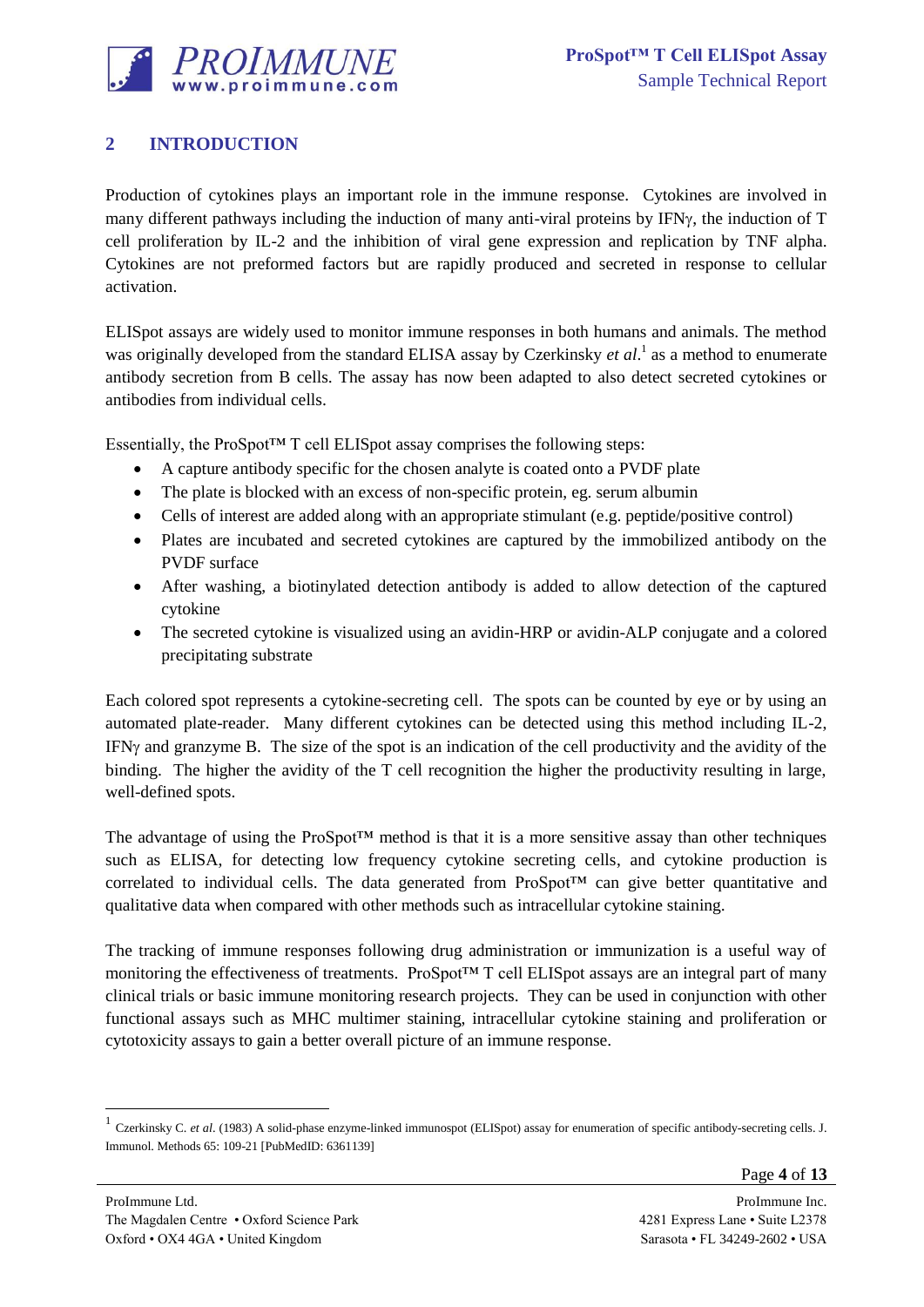

## <span id="page-4-0"></span>**2.1 PROJECT OBJECTIVE**

The Sponsor requires ProImmune to carry out an interferon gamma (IFNy) ProSpot™ T cell ELISpot assay on a single healthy donor PBMC (peripheral blood mononuclear cell) sample, in response to three controls and three viral peptides. Identical assays were carried out in three independent setups.

Page **5** of **13**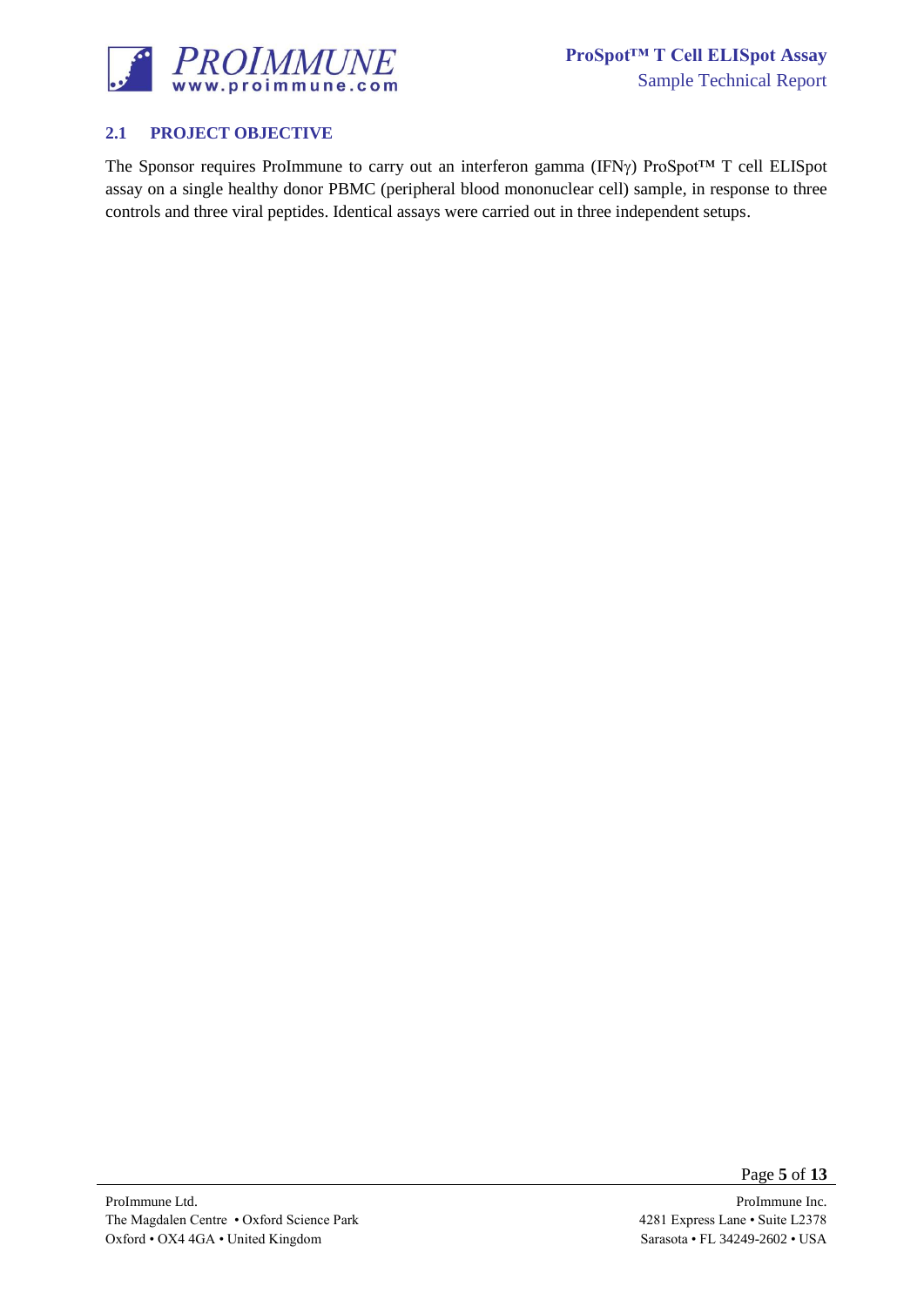

## <span id="page-5-0"></span>**MATERIALS**

#### <span id="page-5-1"></span>**3.1 CUSTOM PEPTIDE SYNTHESIS**

ProMix™ CEF peptide pool was provided by ProImmune and included in the assay as a control stimulant. The individual peptides in this pool are detailed in [Table 1](#page-5-2) below.

| <b>Peptide</b> | <b>Source</b><br><b>Sequence</b> |                     | <b>HLA Restriction</b> |
|----------------|----------------------------------|---------------------|------------------------|
| 1              | VSDGGPNLY                        | Influenza A         | HLA-A1                 |
| $\overline{c}$ | CTELKLSDY                        | Influenza A         | HLA-A1                 |
| 3              | GILGFVFTL                        | Influenza M         | HLA-A2                 |
| $\overline{4}$ | FMYSDFHFI                        | Influenza A         | HLA-A2                 |
| 5              | CLGGLLTMV                        | <b>EBV LMP2A</b>    | HLA-A2                 |
| 6              | <b>GLCTLVAML</b>                 | <b>EBV BMLF1</b>    | HLA-A2                 |
| $\overline{7}$ | NLVPMVATV                        | HCMV pp65           | HLA-A2                 |
| 8              | KTGGPIYKR                        | Influenza NP        | HLA-A68                |
| 9              | RVLSFIKGTK                       | Influenza NP        | HLA-A3                 |
| 10             | <b>ILRGSVAHK</b>                 | Influenza A         | HLA-A3                 |
| 11             | RVRAYTYSK                        | <b>EBV</b>          | HLA-A3                 |
| 12             | RLRAEAQVK                        | <b>EBV</b>          | HLA-A3                 |
| 13             | SIIPSGPLK                        | Influenza M         | HLA-A3/A11             |
| 14             | AVFDRKSDAK                       | <b>EBV EBNA 4NP</b> | HLA-A11                |
| 15             | IVTDFSVIK                        | <b>EBV</b>          | HLA-A11                |
| 16             | ATIGTAMYK                        | <b>EBV</b>          | HLA-A11                |
| 17             | <b>DYCNVLNKEF</b>                | <b>EBV RTA</b>      | HLA-A24                |
| 18             | LPFDKTTVM                        | Influenza NP        | HLA-B7                 |
| 19             | RPPIFIRRL                        | <b>EBV</b>          | HLA-B7                 |
| 20             | ELRSRYWAI                        | Influenza NP        | HLA-B8                 |
| 21             | RAKFKQLL                         | <b>EBV BZLF-1</b>   | HLA-B8                 |
| 22             | FLRGRAYGL                        | <b>EBV EBNA 3A</b>  | HLA-B8                 |
| 23             | QAKWRLQTL                        | <b>EBV EBNA 3</b>   | HLA-B8                 |
| 24             | SDEEEAIVAYTL                     | <b>HCMV</b>         | HLA-B18                |
| 25             | SRYWAIRTR                        | Influenza NP        | HLA-B27                |
| 26             | ASCMGLIY                         | Influenza A         | HLA-B27                |
| 27             | RRIYDLIEL                        | <b>EBV EBNA 3C</b>  | HLA-B27                |
| 28             | YPLHEQHGM                        | <b>EBV EBNA 3A</b>  | HLA-B35                |
| 29             | IPSINVHHY                        | HCMV pp65           | HLA-B35                |
| 30             | EENLLDFVRF                       | <b>EBV</b>          | HLA-B44                |
| 31             | EFFWDANDIY                       | <b>HCMV</b>         | HLA-B27                |
| 32             | TPRVTGGGAM                       | <b>HCMV</b>         | HLA-B7                 |

<span id="page-5-2"></span>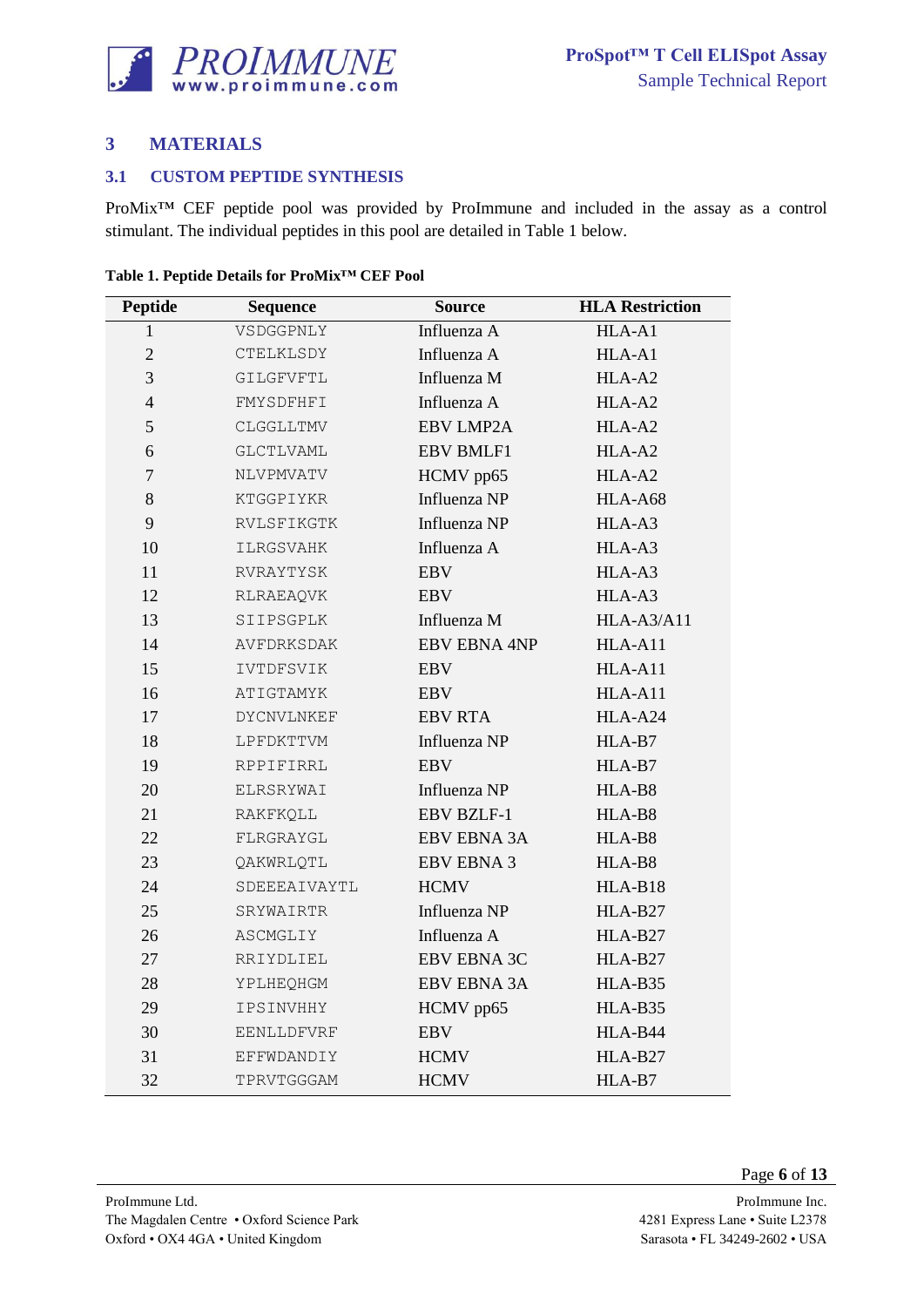

Test stimulants used in this study are detailed in [Table 2](#page-6-0) below; they were tested at a final concentration of  $5 \mu M$ .

#### <span id="page-6-0"></span>**Table 2. Details of Test Stimulants**

| ID                  | <b>Viral Epitope</b>           | <b>Sequence</b>            | <b>MHC</b><br><b>Restriction</b> | <b>MW</b><br>(g/mol) | <b>Purity</b><br>$($ %) | <b>Description</b>                                                                              |
|---------------------|--------------------------------|----------------------------|----------------------------------|----------------------|-------------------------|-------------------------------------------------------------------------------------------------|
| $\overline{2}$      | Flu MP 58-66                   | GILGFVFTL                  | $A*02:01$                        | 966.2                | 90.12                   | Reconstituted                                                                                   |
| $\overline{4}$<br>6 | EBV BMLF1 259<br>HCMV pp65 495 | GLCTLVAML<br>NLVPMVATV     | $A*02:01$<br>$A*02:01$           | 920.2<br>943.18      | 88.58<br>94.44          | 2.0 mg of peptides<br>2, 4 and 6 in<br>DMSO to give<br>10mM stock, which<br>was further diluted |
| 8                   | Negative                       | Proprietary<br>information | $A*02:01$                        | N/A                  | N/A                     | to final working<br>concentration in<br>assay media.<br>N/A                                     |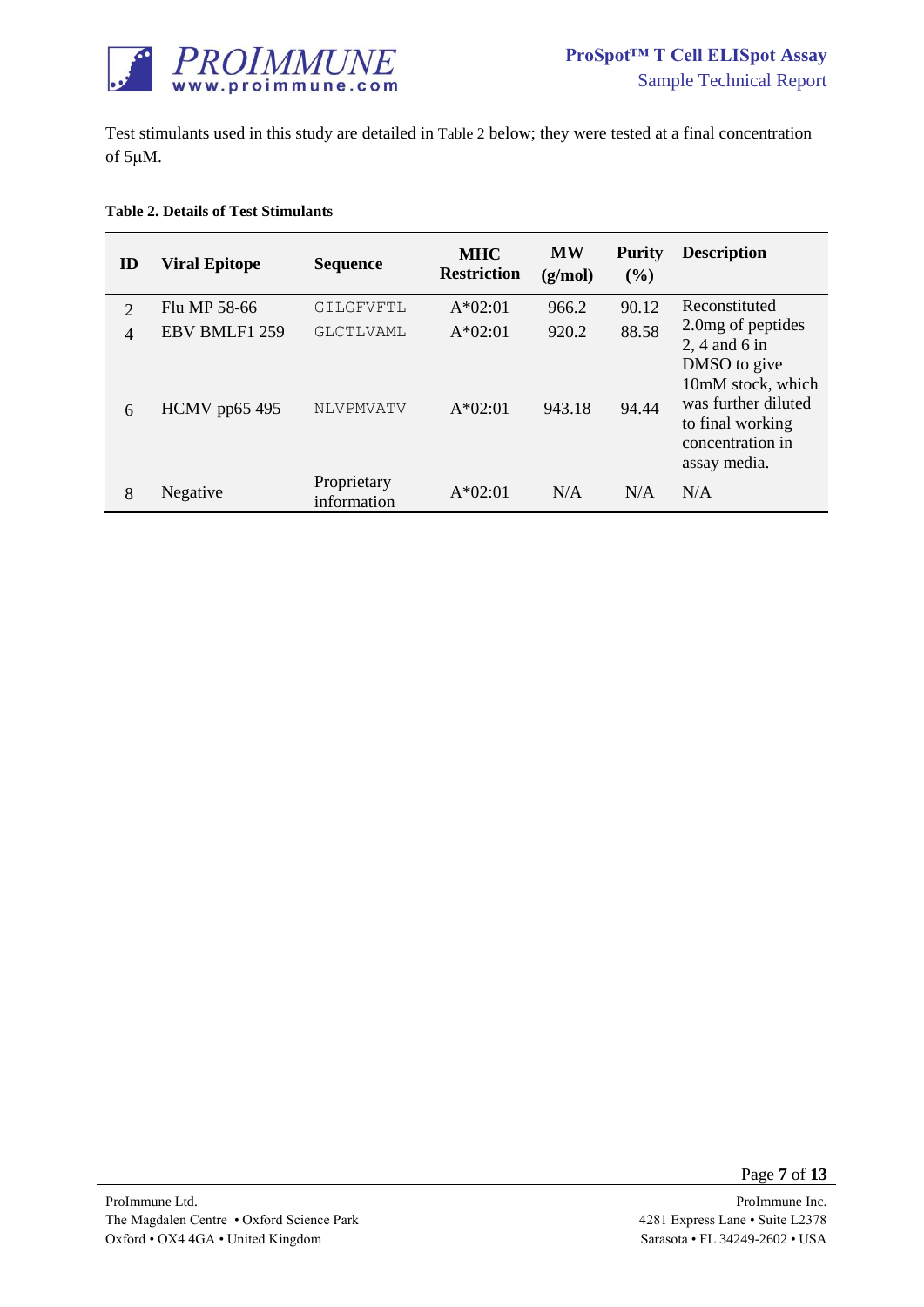

## <span id="page-7-0"></span>**3.2 CELL PREPARATION**

PBMC samples from healthy human donors were isolated from whole blood and cryopreserved in liquid nitrogen (vapor-phase). Cells were thawed into pre-warmed media. Details of donor cell counts and viability are listed in [Table 3](#page-7-1) below.

| Donor No.        | Donor ID     | <b>Total Live Cell</b><br>Count $(x 10^6)$ | % Viability | No of cells<br>/well $(x 10^3)$ |
|------------------|--------------|--------------------------------------------|-------------|---------------------------------|
| D <sub>01</sub>  | BD02_Setup 1 | 50.0                                       | 81.0        | 178.0                           |
| D <sub>0</sub> 2 | BD02_Setup 2 | 54.0                                       | 86.0        | 155.5                           |
| D <sub>03</sub>  | BD02_Setup 3 | 58.0                                       | 88.0        | 163.0                           |

#### <span id="page-7-1"></span>**Table 3. Cell Counts and Viability for ProSpot™ T Cell ELISpot Assay**

Page **8** of **13**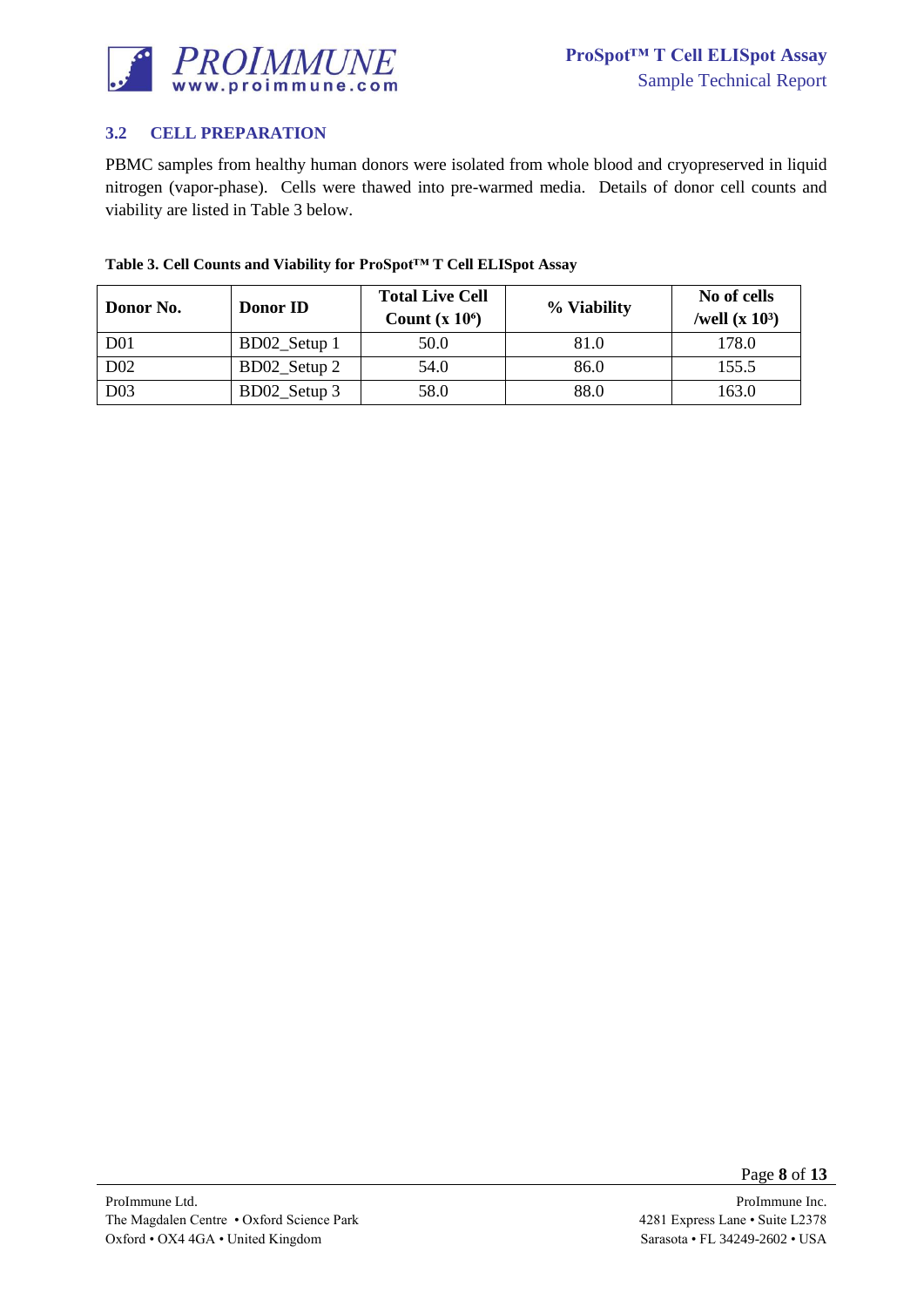

# <span id="page-8-0"></span>**4 IFN PROSPOT™ T CELL ELISPOT ASSAY**

Multi-well PVDF membrane plates were initially coated with anti-IFN<sub>Y</sub> capture antibody. PBMCs were incubated with control or test stimulants (peptides) for 18 hours; typically cells are plated at between 60,000 – 250,000 cells per well. Specific details of the cell samples and input numbers per well are shown in [Table 3.](#page-7-1)

Each donor test series was carried out in sextuplet wells and included an unstimulated (media alone) control series. Control stimulants were also included in the study to demonstrate the functional capacity of donor cell samples to secrete IFN $\gamma$  cytokine.

- Phytohemagglutinin (PHA) is a lectin derived from *Phaseolus vulgaris* that mimics T cell activation through the T cell receptor. It is used at a final assay concentration of 2.5μg/ml. A PHA response is normally expected in all donors.
- The CEF peptide pool consists of 32 different MHC Class I restricted peptides, all defined as common CD8<sup>+</sup> T cell epitopes derived from cytomegalovirus (CMV), Epstein-Barr virus (EBV) and influenza virus. It is used at a final assay concentration of 2.5μM. Up to 90% of donors might be expected to respond significantly to CEF.

Following incubation, cells were washed off and the assay proceeded with primary and secondary anti-IFNy detection. Freshly prepared BCIP/NBT substrate was used to reveal spot formation. Spots were counted using an automated ELISpot plate reader.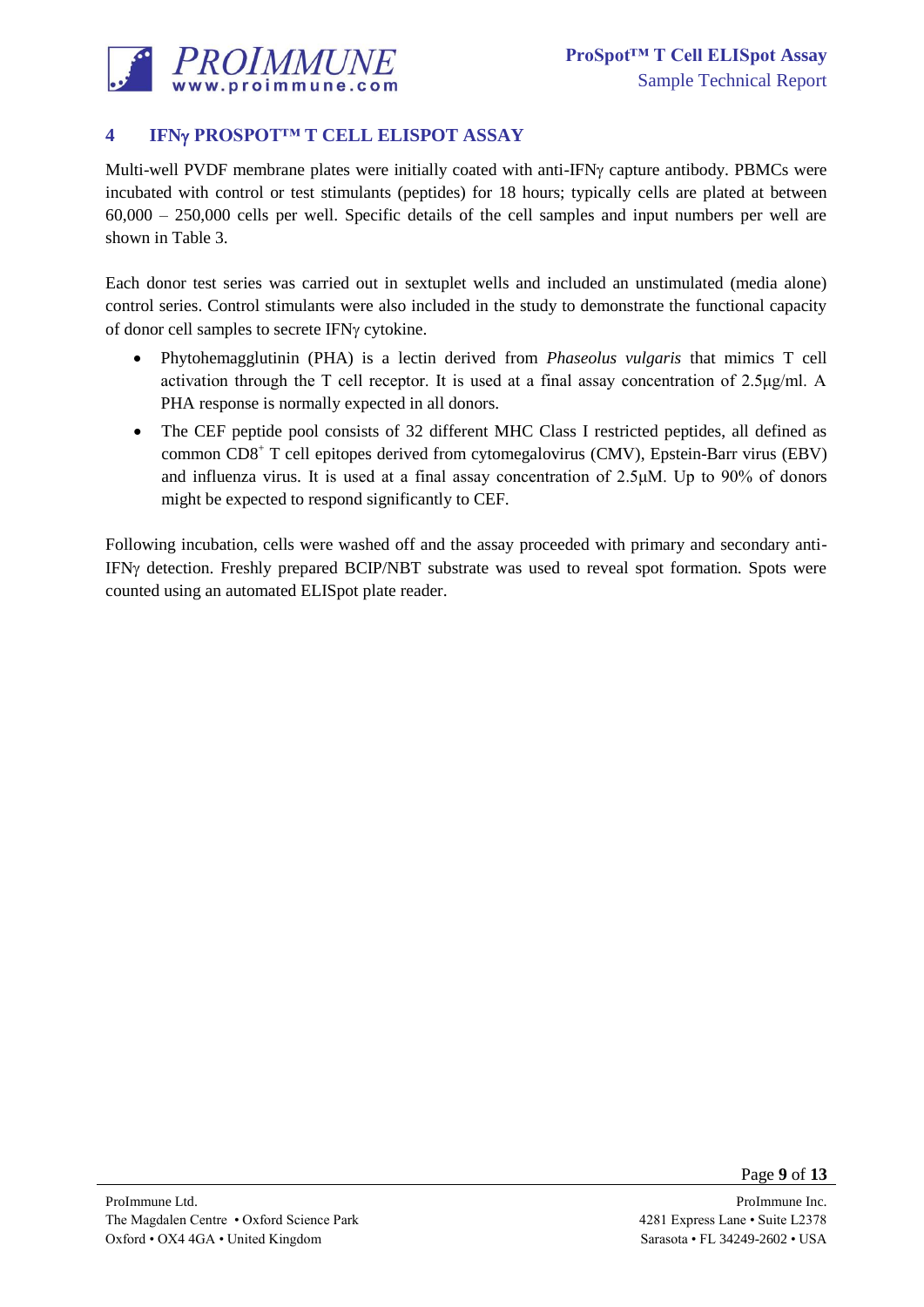

## <span id="page-9-0"></span>**4.1 ANALYSIS**

## <span id="page-9-1"></span>**4.1.1 Graphical Representation of IFNy ProSpot™T Cell ELISpot Data**

The number of spot-forming cells (SFCs) for IFN $\gamma$  cytokine secretion from test wells was counted and adjusted to SFCs per million total cells. Results from individual donors are illustrated below.



<span id="page-9-2"></span>**Figure 1: Number of SFC per Million Cells for Sample D01**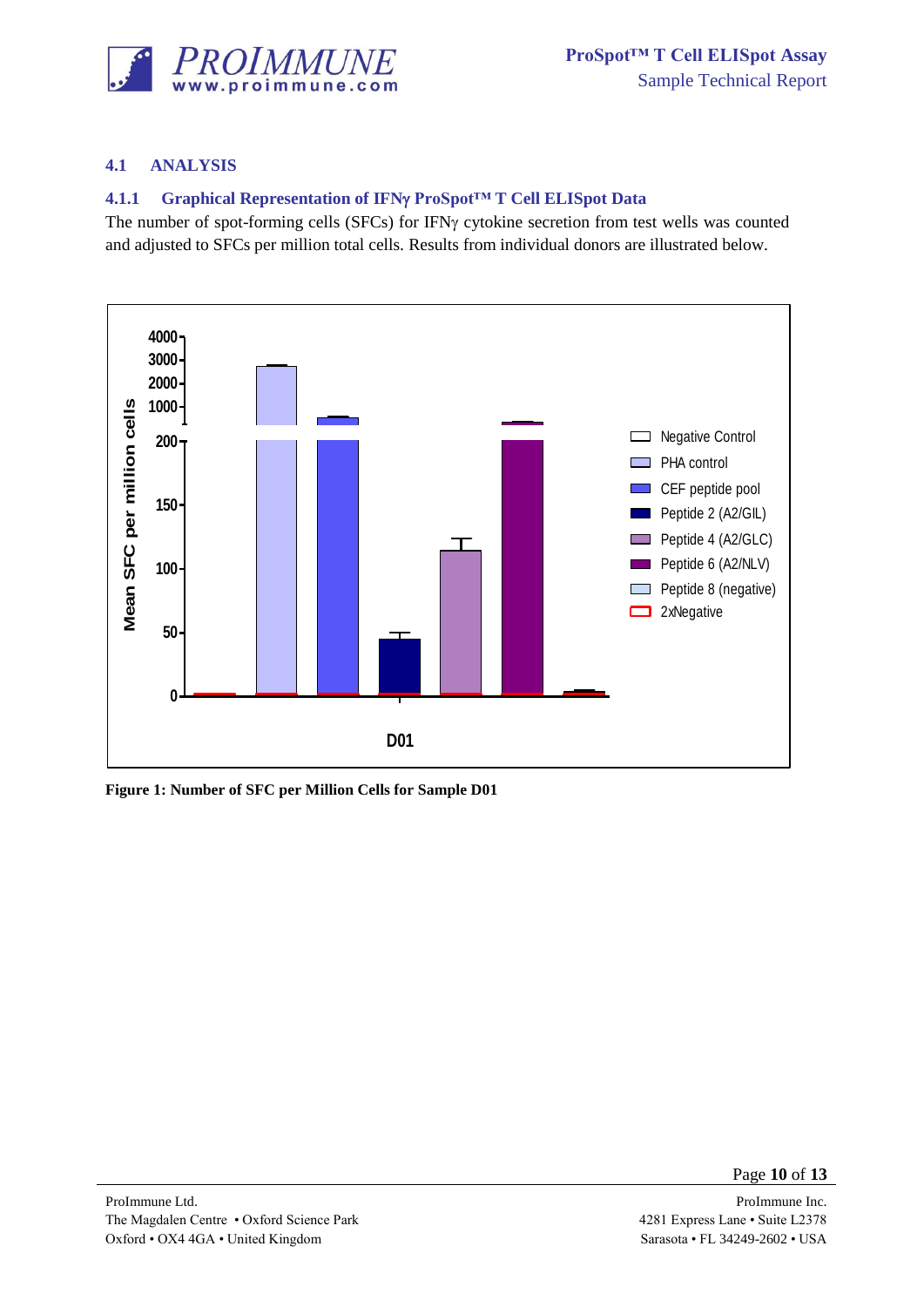



<span id="page-10-0"></span>**Figure 2: Number of SFC per Million Cells for Sample D02**



<span id="page-10-1"></span>**Figure 3: Number of SFC per Million Cells for Sample D03**

Page **11** of **13**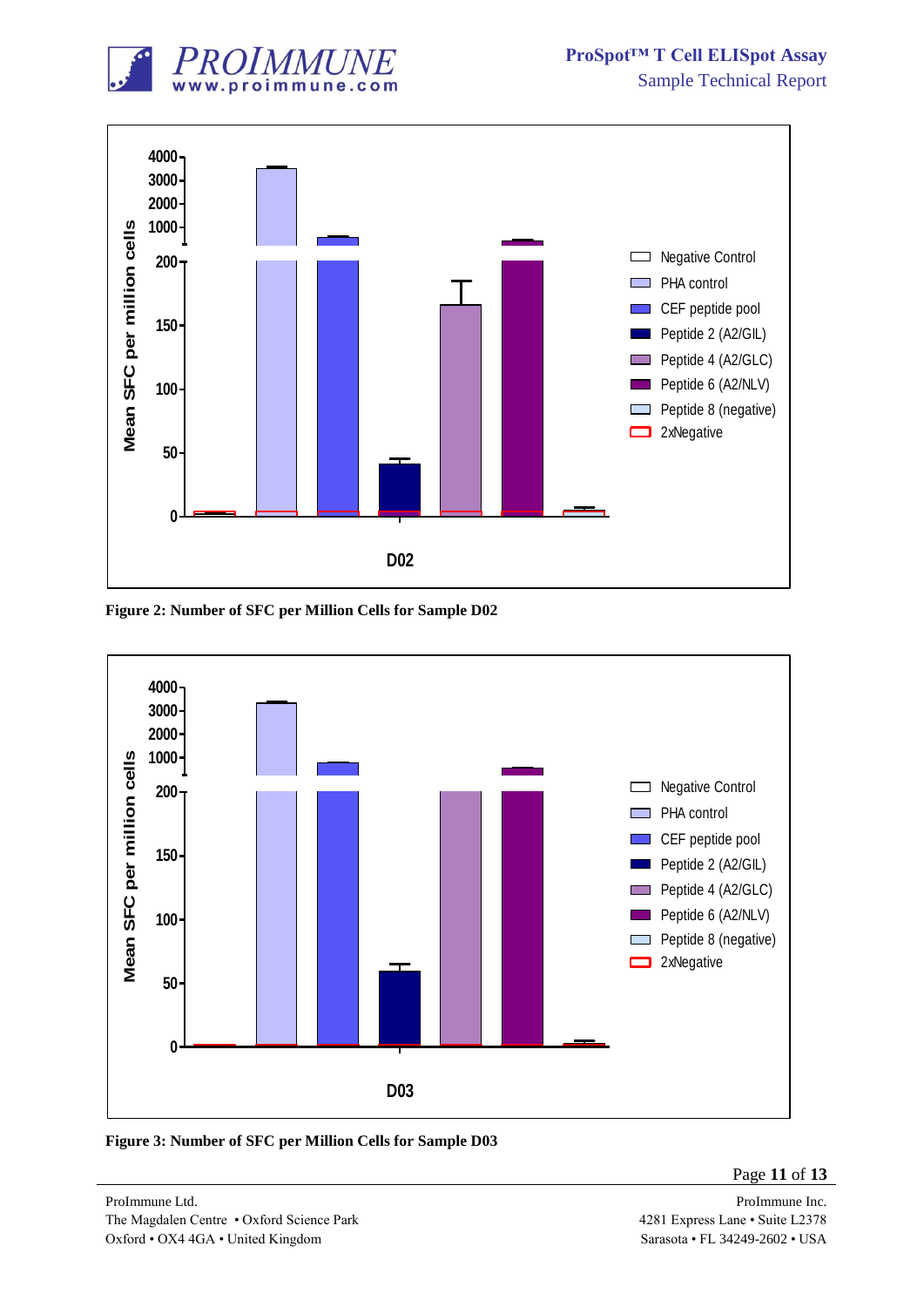

## <span id="page-11-0"></span>**4.1.2 Tabulated Data**

The mean results from all test wells are tabulated below. An un-paired two-tailed student's *t*-test was performed to analyze the samples for statistical significance. A result is deemed significant if the mean SFC per million cells minus two standard errors is greater than 2x the respective negative control wells, and where  $p \le 0.05$ . Significant stimulation is highlighted in blue.

| <b>Donor ID</b> | <b>Stimulant</b>        | <b>Mean</b><br><b>SFC/1x10<sup>6</sup></b> | <b>SEM</b> | $p$ Value |
|-----------------|-------------------------|--------------------------------------------|------------|-----------|
|                 | Media                   | 0.9                                        | 0.9        |           |
|                 | PHA Control             | 2746.3                                     | 44.6       | < 0.001   |
|                 | CEF Pool Control        | 541.2                                      | 19.1       | < 0.001   |
| BD02_Setup 1    | Peptide 2 (A2/GIL)      | 44.9                                       | 5.2        | < 0.001   |
|                 | Peptide 4 (A2/GLC)      | 114.2                                      | 9.6        | < 0.001   |
|                 | Peptide 6 (A2/NLV)      | 346.4                                      | 19.2       | < 0.001   |
|                 | Peptide 8 (Negative)    | 3.7                                        | 1.2        | 0.092     |
|                 | Media                   | 2.1                                        | 1.4        |           |
|                 | PHA Control             | 3520.9                                     | 74.7       | < 0.001   |
|                 | <b>CEF Pool Control</b> | 579.8                                      | 16.0       | < 0.001   |
| BD02_Setup 2    | Peptide 2 (A2/GIL)      | 41.8                                       | 3.6        | < 0.001   |
|                 | Peptide 4 (A2/GLC)      | 166.1                                      | 18.7       | < 0.001   |
|                 | Peptide 6 (A2/NLV)      | 419.1                                      | 29.7       | < 0.001   |
|                 | Peptide 8 (Negative)    | 5.4                                        | 2.0        | 0.209     |
| BD02_Setup 3    | Media                   | 1.0                                        | 1.0        |           |
|                 | PHA Control             | 3329.2                                     | 67.0       | < 0.001   |
|                 | <b>CEF Pool Control</b> | 777.1                                      | 15.4       | < 0.001   |
|                 | Peptide 2 (A2/GIL)      | 59.3                                       | 5.9        | < 0.001   |
|                 | Peptide 4 (A2/GLC)      | 215.7                                      | 22.9       | < 0.001   |
|                 | Peptide 6 (A2/NLV)      | 547.0                                      | 28.1       | < 0.001   |
|                 | Peptide 8 (Negative)    | 3.1                                        | 2.1        | 0.401     |

#### <span id="page-11-1"></span>**Table 4. Tabulated Data for All Donors**